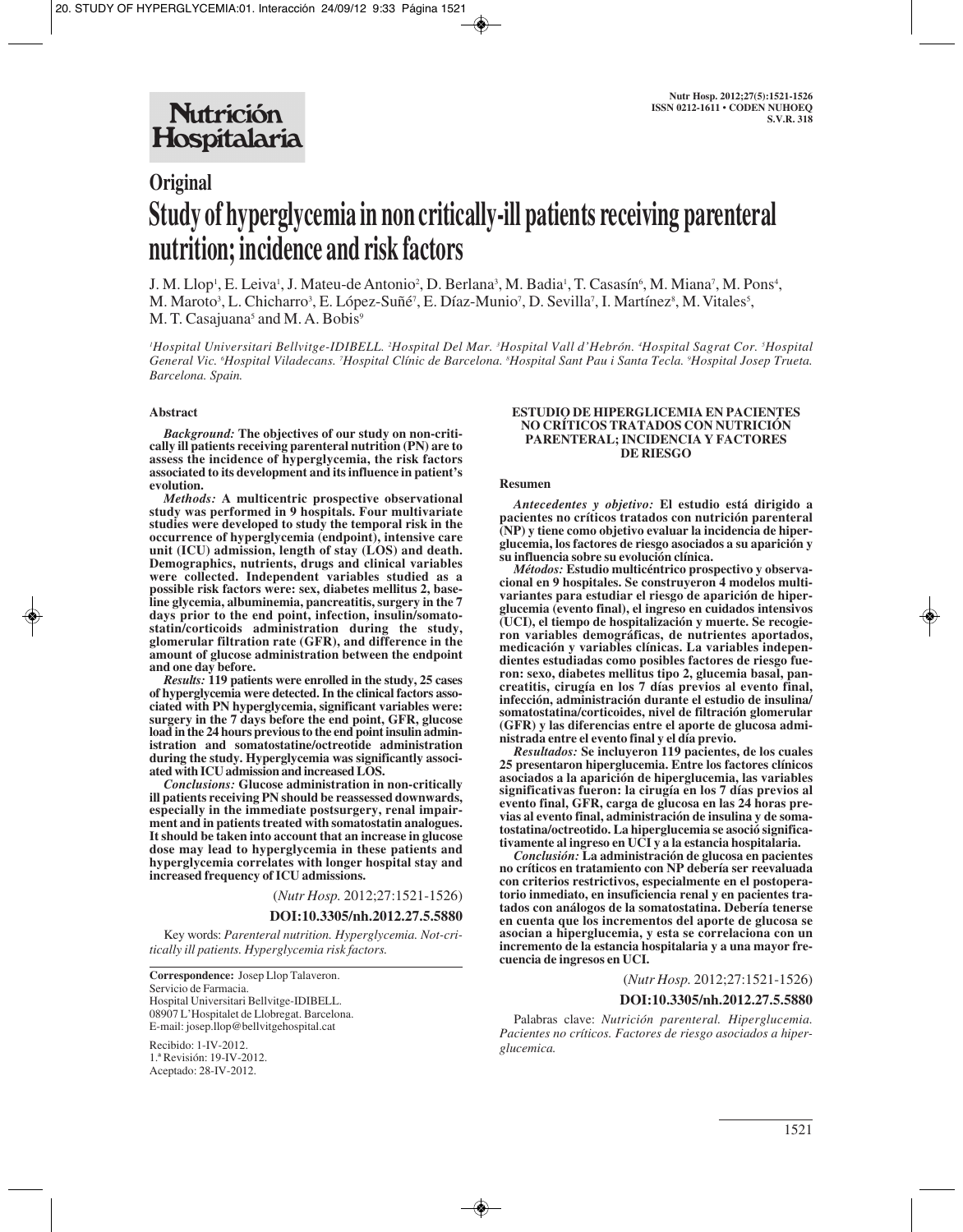# **Introduction**

Hyperglycemia during hospitalization has been linked to a poor outcome in patients without previous diagnose of diabetes.1,2 Stress hyperglycemia and its control in critically ill patients have generated a great number of studies in the recent past.<sup>3,4,5,6</sup>. Hyperglycemia has also been associated to worse illness markers, increased morbidity, or mortality in non-critically ill patients suffering coronary artery disease, stroke, pneumonia, undergoing surgical procedures, and in organ transplantation.1,2 Hyperglycemia is the most common complication in patients on parenteral nutrition (PN) since they receive great amounts of glucose as part of their nutritional support.7 Hyperglycemia during PN has also been associated to increased complication rate and mortality. In recent studies, increased blood glucose during PN resulted in increased risk of cardiac complications, infection, systemic sepsis, acute renal failure, respiratory failure, and death.<sup>8,9,10,11,12</sup> The prevalence of hyperglycemia during PN has been scarcely studied in recent years, when caloric requirements have decreased compared to former guidelines and strict glycemic control has been implemented.13 Hyperglycemia has been reported on 17% to 44% of patients under PN.9,11,12,14 Glucose load has been considered the main factor for developing hyperglycemia during PN and other factors are also known to predispose to this complication, $7,14$  but their importance varies in function of the clinical features of patients.

Most of studies of hyperglycemia in PN refer to critically ill patients due to their hypermetabolic state leading to a difficult control of glucose levels. However, there are few studies in non-critically ill patients with gastrointestinal tract impairment and hence, candidates for PN. These type of patients are in principle expected to have a better tolerance to glucose load.

The objectives of our study on non-critically ill patients receiving PN are to assess the incidence of hyperglycemia, the risk factors associated to its development and its influence in patient's evolution.

## **Material and methods**

## *Study design and study population*

A multicentric prospective observational study was performed from July 2007 to August 2008 in 9 different hospitals. Patients older than 18 years on treatment with total PN as their only energy supply were included. Exclusion criteria were diabetes mellitus type I, diabetes mellitus type II requiring insulin treatment, patients with glycemia  $\geq 180$  mg/dL  $\geq 10$  mmol/L) 24 hours prior to PN or admission in Intensive Care Unit (ICU) before starting PN.

Patients were followed until the endpoint was achieved. This was defined as: a documented event of

hyperglycemia (glycemia  $\geq 180$  mg/dL or  $\geq 10$  mmol/L, measured either by capillary or plasma glycemic level), end of the PN or establishment of enteral/oral feeding (except for water).

# *Data collection*

## Information was collected:

- Demographics: sex, age and body mass index (BMI) calculated by the formula: weight (kg)/ [height $(m)$ ]<sup>2</sup>.
- Clinical variables:
	- • Past medical history as: non-insulin-dependent type II diabetes, dyslipidemia, chronic renal impairment and/or hypertension.
	- PN indication.
	- Pancreatitis [yes/no].
	- • Surgery [yes/no] and days between surgery and the endpoint.
	- • Infection: the type of infection was classified as wound infection, sepsis or other infections. Based on the ACCP/SCCM consensus conference,<sup>15</sup> sepsis was established when the patient presented systemic inflammatory response syndrome (SIRS) due to infection. SIRS was confirmed by at least two of the following criteria: (a) fever  $\geq 38^{\circ}$  C or  $\leq 36^{\circ}$  C, (b) tachycardia with heart rate  $390$  beats/min, (c) tachypnea with paCO2  $\leq$  32 mmHg or mechanical ventilation; (d) leukocytes  $> 12 \times 10^9$ cells/L. If the patient additionally met the criteria for associated persistent hypotension despite adequate fluid resuscitation or the necessity of vasopressor administration to maintain a mean arterial blood pressure of 70 mmHg, the case was classified as septic shock.
	- • ICU admission after the end point [yes/no].
	- • Hospital length stay [days].
	- Death [yes/no].
- Nutrients and drugs:
	- • Glucose, lipids and nitrogen administered at the endpoint [g/kg/day].
	- • Glucose administered in the 24 h prior to the endpoint both in the PN and in dextrose solutions [g/kg/day] and the difference in the amount of glucose administration between the final event day and 24 h prior.
	- • Duration of PN treatment expressed in days until the endpoint.
	- Insulin administration during the study [yes/ no].
	- • Administration in the 48 h before the endpoint of somatostatin/octreotide and/or corticoids [yes/no].
- Plasma samples were collected daily at 7 am and those obtained at the endpoint (and if not available, those obtained the day before or after) were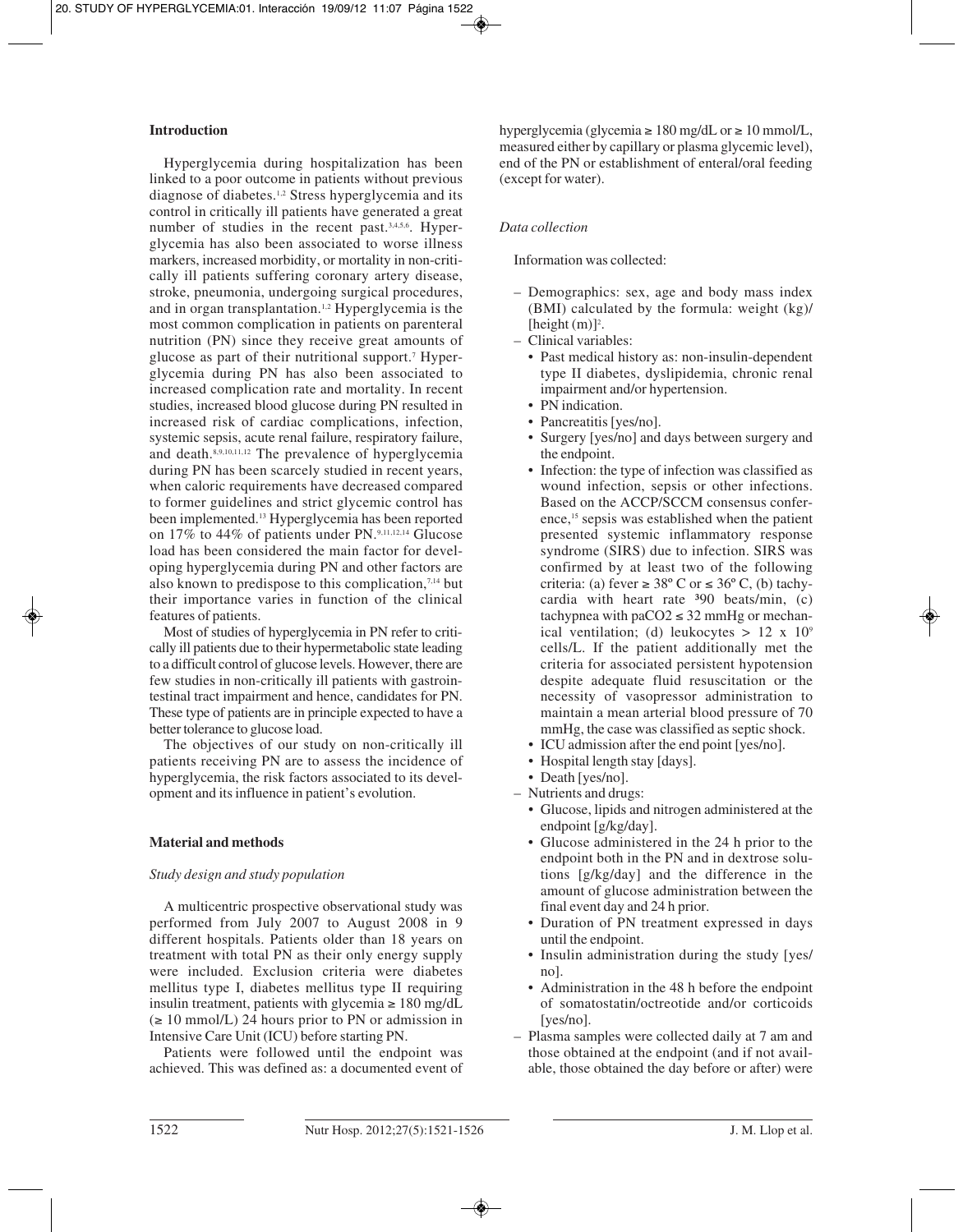| <b>Table I</b><br>Baseline characteristics (value and $%$ or mean $\pm$ SD)                                                                                                                                                                                |                                                                                                      |                                                                                                |                                                                                                      |                              |  |  |
|------------------------------------------------------------------------------------------------------------------------------------------------------------------------------------------------------------------------------------------------------------|------------------------------------------------------------------------------------------------------|------------------------------------------------------------------------------------------------|------------------------------------------------------------------------------------------------------|------------------------------|--|--|
| <i>Characteristics</i>                                                                                                                                                                                                                                     | All<br>$N = 119$                                                                                     | Hyperglycemia                                                                                  |                                                                                                      |                              |  |  |
|                                                                                                                                                                                                                                                            |                                                                                                      | Yes<br>$N = 25(21.0\%)$                                                                        | N <sub>o</sub><br>$N = 94(79.0)$                                                                     | p value                      |  |  |
| Demographics<br>Male $(\% )$<br>Age(y)<br>BMI (kg/m <sup>2</sup> )                                                                                                                                                                                         | 70(58.8)<br>$61.5 \pm 18.1$<br>$24.3 \pm 5.2$                                                        | 11(44.0)<br>$66.8 \pm 13.3$<br>$24.8 \pm 6.1$                                                  | 59(62.1)<br>$60.1 \pm 18.9$<br>$24.2 \pm 4.9$                                                        | 0.09<br>0.05<br>0.66         |  |  |
| Clinical variables<br>Type 2 diabetes $(\% )$<br>Dyslipemia $(\%)$<br>Chronic Renal Impairment (%)<br>Hypertension $(\%)$<br>PN indication $(\%)$<br>Postoperative ileus<br>Postoperative complications<br><b>Bowel rest</b><br>Occlusion<br><b>Others</b> | 3(2.5)<br>16(13.4)<br>3(2.5)<br>39(32.8)<br>20(16.8)<br>43(36.1)<br>31(26.1)<br>13(10.9)<br>12(10.1) | 1(4.00)<br>4(16.0)<br>2(8.0)<br>12(48.0)<br>2(8.0)<br>13(52.0)<br>6(24.0)<br>3(12.0)<br>1(4.0) | 2(2.1)<br>12(12.8)<br>1(1.1)<br>27(28.7)<br>18(19.1)<br>30(31.9)<br>25(26.6)<br>10(10.6)<br>11(11.7) | 0.50<br>0.74<br>0.11<br>0.07 |  |  |
| Pancreatitis $(\% )$<br>Surgery $(\%)$                                                                                                                                                                                                                     | 17(14.3)<br>78 (65.5)                                                                                | 5(20.1)<br>18(72.0)                                                                            | 12(12.8)<br>60(63.8)                                                                                 | 0.36<br>0.44                 |  |  |
| Glycemia, baseline (mg/dL)<br>Creatinine (baseline) (mmol/L)                                                                                                                                                                                               | $99.5 \pm 15.9$<br>$74.07 \pm 59.1$                                                                  | $102.6 \pm 18.7$<br>$99.0 \pm 120.2$                                                           | $98.7 \pm 15.2$<br>$67.4 \pm 22.7$                                                                   | 0.34<br>0.20                 |  |  |

included in the study. Plasma determinations were:

- Glucose blood levels [mg/dL] and hyperglycemia ( $> 180$  mg/dL)
- • Renal function measured as plasmatic creatinine and calculated glomerular filtration (MDRD-4). Renal function impairment was defined as  $GFR < 60$  mL/min/1,73m<sup>2</sup>.
- Albumin [g/L].

All data were collected in each hospital using their own record information and blood analysis systems, and put together in a single database for the analysis.

# *Statistical analysis*

To study the risk factors related with hyperglycemias, univariate and multivariate statistics analyses were performed using IBM Statistics SPSS 19.

The univariate tests used were Chi-square for categorical variables and t-test for quantitative variables. These tests were performed to search for statistical differences in the variables between patients that developed hyperglycemia and those who did not.

Four multivariate studies were performed: one Cox proportional hazards regression model to study the temporal risk of the hyperglycemia occurrence (endpoint), two logistic regressions for the dependent variables of death and ICU admission; and one multiple linear regression for the dependent variable of hospital length stay. All variables were included by a stepwise method ( $p < 0.1$  for inclusion). Significance was studied using the confidence interval.

In the Cox regression model to determine the clinical factors associated with hyperglycemia occurrence, independent variables studied as a possible risk factors were: sex, diabetes mellitus type 2, pancreatitis, surgery in the 7 days prior to the endpoint, infection, difference in the amount of glucose administration between the endpoint and the day before; insulin, somatostatin and corticoids administration during the study; baseline glycemia, GFR and albumin blood level.

To determine the clinical factors associated with ICU admission, hospital length stay and death, the independent variables studied as possible risk factors were: diabetes mellitus type 2, surgery, infection, hyperglycemia, GFR and albumin blood levels.

# **Results**

A total of 119 patients were enrolled in the study. For 96.6% of patients at least one daily determination of glucose was performed. Hyperglycemia (> 180 mg/dL) was detected in 25 cases (21%) after an average of  $4.2 \pm 3.6$  days after starting PN. The group of patients without hyperglycemia received PN for a period of  $9.3 \pm 6.6$  days. There were no differences in the baseline characteristics between the group that developed hyperglycemia and the rest of patients studied except for age (table I). Eight determinations of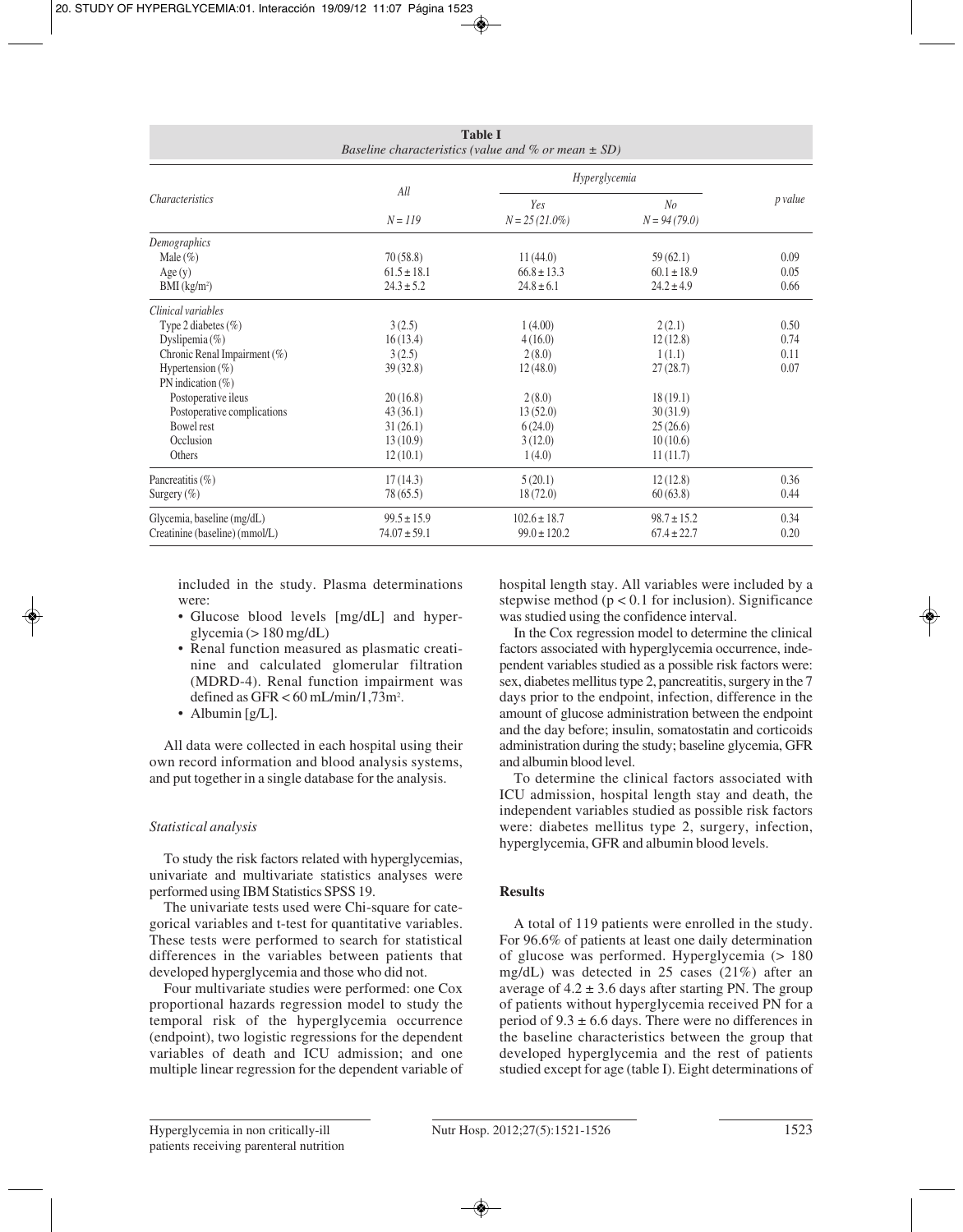**Table II** *Concurrent conditions during the study period and nutrients administered*

|                                                                       |                    | Hyperglycemia      |                    |         |
|-----------------------------------------------------------------------|--------------------|--------------------|--------------------|---------|
| <i>Variables</i>                                                      | All                | Yes                | N <sub>o</sub>     | p value |
| Glucose total at the endpoint $(g/kg/day)$                            | $3.0 \pm 0.9$      | $3.0 \pm 1.0$      | $3.0 \pm 0.9$      | 0.96    |
| Lipids at the endopoint $(g/kg/day)$                                  | $0.7 \pm 0.4$      | $0.7 \pm 0.4$      | $0.7 \pm 0.3$      | 0.75    |
| Proteins at the endpoint (g/kg/day)                                   | $1.18 \pm 0.37$    | $1.13 \pm 0.25$    | $1.18 \pm 0.37$    | 0.60    |
| Glucose total $(\text{day -1})^1$ (g/kg/day)                          | $3.0 \pm 1.0$      | $2.9 \pm 1.1$      | $3.1 \pm 0.9$      | 0.48    |
| Glucose (variation) <sup>2</sup> (g/kg/day)                           | $-0.03 \pm 0.86$   | $+0.11 \pm 0.60$   | $-0.1 \pm 0.24$    | 0.14    |
| Insulin use <sup>3</sup> $(\% )$                                      | 19(15.9)           | 10(40.0)           | 9(9.6)             | < 0.01  |
| Somatostatine/Octreotide use $(\%)$                                   | 14(11.8)           | 6(24.0)            | 8(8.5)             | 0.08    |
| Corticosteroids use $(\%)$                                            | 19(15.9)           | 3(12.0)            | 16(17.0)           | 0.78    |
| Glycemia, end point (mg/dL)                                           | $129.18 \pm 41.59$ | $199.18 \pm 20.19$ | $110.48 \pm 20.20$ | < 0.001 |
| Glomerular filtration rate <sup>4</sup> (mL/min/1.73 m <sup>2</sup> ) | $107.63 \pm 57.6$  | $95.84 \pm 56.1$   | $110.7 \pm 47.2$   | 0.19    |
| Albumin $(g/L)$                                                       | $28.5 \pm 6.3$     | $27.8 \pm 7.7$     | $28.7 \pm 5.9$     | 0.61    |
| Infection (all) $(\% )$                                               | 40(32.8)           | 10(41.7)           | 30(30.6)           | 0.34    |
| Wound infection                                                       | 19(15.9)           | 5(20.8)            | 14(14.9)           | 0.72    |
| Sepsis                                                                | 7(5.9)             | 2(8.0)             | 5(5.3)             | 0.45    |
| Others focus                                                          | 14(11.8)           | 3(12.0)            | 11(11.2)           | 0.45    |
| ICU admission $(\% )$                                                 | 6(5.0)             | 5(20.0)            | 1(1.1)             | < 0.01  |
| Lenght of stay (days)                                                 | $31.21 \pm 23.8$   | $41.68 \pm 28.0$   | $28.43 \pm 21.7$   | < 0.01  |
| Death $(\%)$                                                          | 9(7.6)             | 4(16.0)            | 5(5.3)             | 0.09    |

1 Total glucose administered 24 h prior final event.

2 Difference in the amount of glucose administration between the final event day and 24 h prior.

3 Insulin administration during the study.

4 Glomerular filtration rate calculated by MDRD 4.

plasma glucose out of a total of 362 (2.2%) were lower than 50 mg/dL and were corrected by adjusting the pattern of insulin.

Table II shows clinical variables during the study period in both groups and the amount of nutrients administered. The group of patients with hyperglycemia had significantly more days of stay and more ICU admissions than the group without hyperglycemia. The mean amount of glucose, lipid and proteins administered in the 24 h prior to the endpoint were  $3 \pm 0.9$  g/kg/day,  $0.7 \pm 0.4$  g/kg/day and  $1.2 \pm 0.4$ g/kg/day, respectively.

The significant variables, as yielded by the statistical model constructed to determine the clinical factors associated with hyperglycemia, are summarized in table III. Significant variables were: surgery in the 7 days before the endpoint, glomerular filtration rate, the difference of glucose amount administration in the 24 h previous to the endpoint. insulin administration and somatostatine/octreotide administration.

The only variable studied associated with a risk of ICU admission was having a hyperglycemic episode OR = 23.2 [IC 95%: 2.57-209.98]. The hospital length of stay significantly increased with high values of glycemia at the endpoint coefficient  $b = 0.19$  [IC 95%: 0.01-0.219] and showed a tendency with the presence of infection coefficient  $b = 0.17$  [IC 95%: 0.05-17.55]. In the death model none of the variables was significant.

| <b>Table III</b><br>Estimated Odds Ratios from Cox proportional hazards regression model to determine clinical factor associated with hyperglycemia |            |                         |         |  |  |  |
|-----------------------------------------------------------------------------------------------------------------------------------------------------|------------|-------------------------|---------|--|--|--|
| Variables                                                                                                                                           | Odds ratio | Confidence interval 95% | p value |  |  |  |
| Surgery $\leq 7$ days                                                                                                                               | 5.65       | 2.27-14.07              | < 0.001 |  |  |  |
| Glomerular filtration rate <sup>1</sup>                                                                                                             | 0.99       | $0.98 - 0.99$           | 0.045   |  |  |  |
| Glucose (variation day-1) <sup>3</sup> (g/kg)                                                                                                       | 5.73       | 2.04-16.07              | < 0.001 |  |  |  |
| Insulin administration <sup>2</sup>                                                                                                                 | 3.60       | 1.53-8.48               | 0.003   |  |  |  |
| Somatostatine/Octreotide administration                                                                                                             | 3.20       | 1.16-8.83               | 0.025   |  |  |  |

1 Glomerular filtration rate calculated by MDRD 4.

2 Difference in the amount of glucose administration between the final event day and 24 h prior.

3 Insulin administration during the study.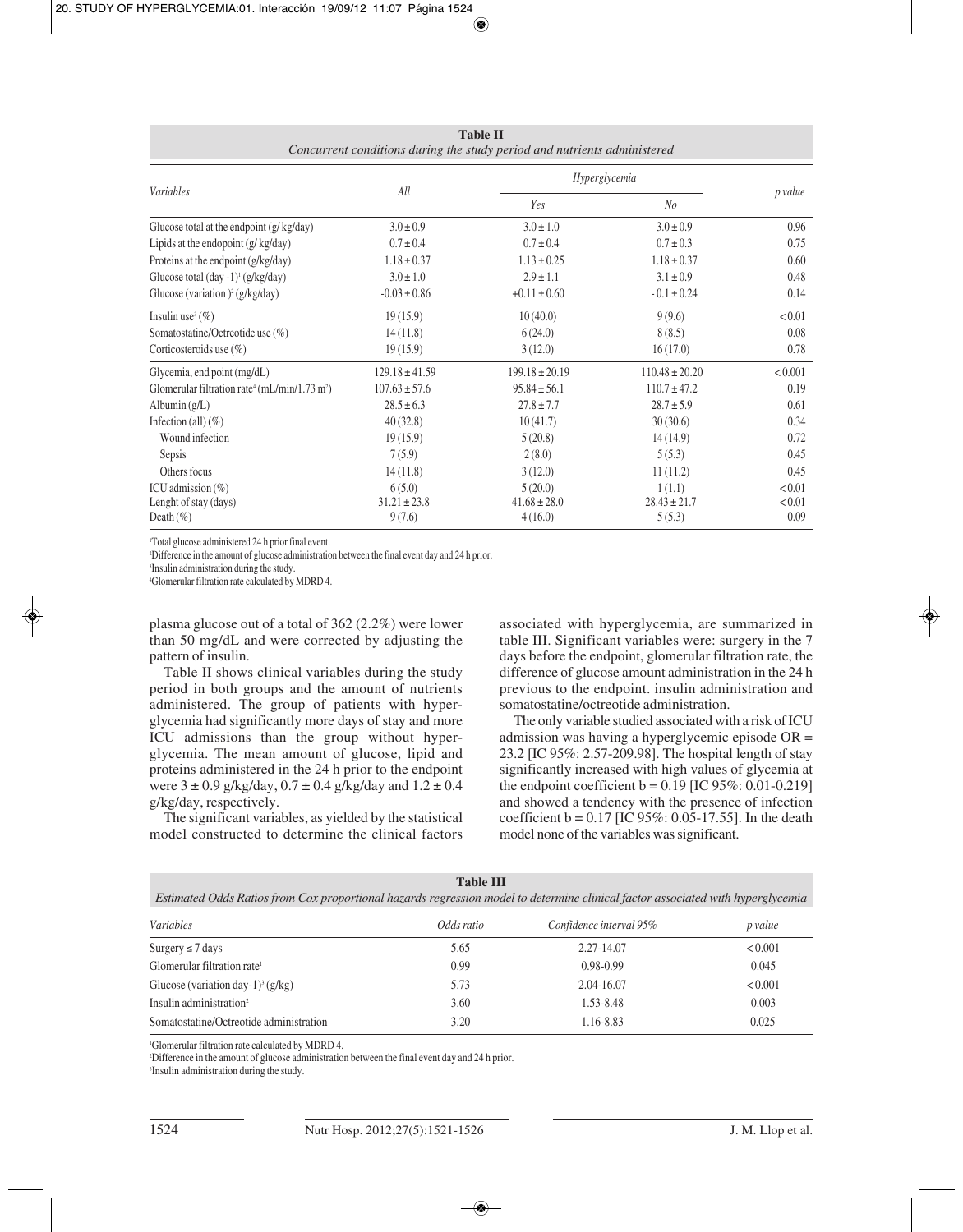# **Discussion**

In our prospective series of non-critically patients treated with PN, we found that hyperglycemia was present in 21% of the patients, meaning that approximately one in every five patients treated with PN presented hyperglycemia. This complication was found to be related to surgical procedures in the previous 7 days, the use of somatostatin or octreotide, impaired renal function and the increase of glucose infused in the 24 h previous to the endpoint. In addition, those patients who developed hyperglycemia were more frequently admitted to ICU and had a longer hospital stay

Although similar studies showed lower rates of hyperglycemia, they were made with higher cut-offs for hyperglycemia.16,17 Therefore, it is reasonable to assume that they could have higher rates with our thresholding. In fact, our incidence of hyperglycemia agrees with a recent study in non-critically ill patients with PN<sup>9</sup> that showed an incidence of 17% with a cutoff of 180 mg/L (10 mmol/L). Our results are in accordance with these in previous studies showing that patients with higher blood glucose levels during PN have longer hospital stay and more ICU admissions.<sup>8,10,11</sup> In contrast, no relationship was found between hyperglycemia and in-hospital mortality as prior works did.8,9,10,11 This situation together with the lack of relationship between infection/sepsis and hyperglycemia may be due to the less critically ill population studied in comparison to other studies, which included both critically and non-critically ill patients.

Several investigators have reported hyperglycemia as a complication of PN use; however, several changes in clinical practice have been occurring in the last years proposing low levels for the standard control of glycemia. It has been shown that maintaining normoglycemia improves outcome, but may result in hypoglycemia18 and associated metabolic disturbance. In our series, given the profile of patients, the onset of hypoglycemia was irrelevant.

On the other hand, poor glycemic control is a particular problem in post-operative patients receiving PN and is associated with poorer outcome an increased septic complications. Surgery, like other aggressions, lead to a chain reaction including release of stress hormones and inflammation mediators like cytokines, with a high impact on the metabolic situation in order to achieve a correct wound cicatrization.19 In this context, we found that during recent post-surgery period ( $\leq 7$  days) patients treated with PN had significant more incidence of hyperglycemia independently of the amount of glucose intake. One way to control glycemia level has been proposed by Lidder et al.20 who showed that, in a specific postoperative situation (postoesophagectomy). Glycemic control can be improved by a regimen that combines enteral with parenteral feeding. Nevertheless, in our study, patients

that could tolerate some oral or enteral nutrition were excluded.

Gluconeogenesis and reabsorption of filtered glucose are the main kidney mechanisms affecting glucose homeostasis together with insulin metabolization.21 In patients with kidney injury, hyperglycemia and insulin resistance are common findings.22 In addition, uraemia has been associated to decreased glucose tissue uptake.23 In our study, we found that patients with impaired renal function have more incidence of hyperglycemia.

Current guidelines for PN recommend glucose infusions of no more than 5-7 mg/kg/min because stressinduced hypercatabolism reduces the ability to oxidize glucose and potentially induces lipogenesis, fatty liver, and hyperglycemia.24,25 A recent study reported a glucose administration rate over 4 mg/kg/min as the only predictor of hyperglycemia in surgical patients.26 Glucose and caloric infusions for our cohort were consistent with current nutrition support practice guidelines (mean glucose 2.08 mg/kg/min; 23.7 kcal/ kg), and none of our participants received more than 4 mg/kg/min. However, we found that a rise in glucose load within the last 24 hours is related with hyperglycemia. In fact, the risk of hyperglycemia increased 5.73 times (CI 95%: 2.1-16.1) per each extra g/kg/day administered in comparison with the day before of the hyperglycemia development.

Since hyperglycemia occurring during PN treatment is associated with increased adverse outcomes and mortality in patients receiving PN;<sup>10,11</sup> staff involved in nutrition support should be aware that patients on PN after recent surgery and renal impairment have more probability of developing hyperglycemia. The current literature documenting the adverse effects of hyperglycemia prompts a need to identify patients at risk and the development of guidelines that ensure that PN administration does not precipitate hyperglycemia. Prophylactic use of insulin in PN may be considered when administered to risk patients for whom an increase in glucose load is planned. Our results agree with studies published<sup>27,28</sup> in which patients who needed insulin to control their glucose homeostasis presented an increased risk of hyperglycemia.

Therapy with somatostatin analogues affects glucose homeostasis by inhibiting insulin pancreatic secretion. Nevertheless, even when administered under conventional dosing regimens the clinical impact is marginal, it could be sufficient to trigger an hyperglycemic event.29,30 Our results are in accordance with those in previous studies where patients treated with somatostatin analogues showed high risk to developing hyperglycemia.

This study has some limitations. First, it does not evaluate the effects of persistent hyperglycemia, because hyperglycemia has been defined as a single episode appearance. In addition, patients have been collected in several hospitals with different protocols for monitoring blood glucose; therefore, there was not